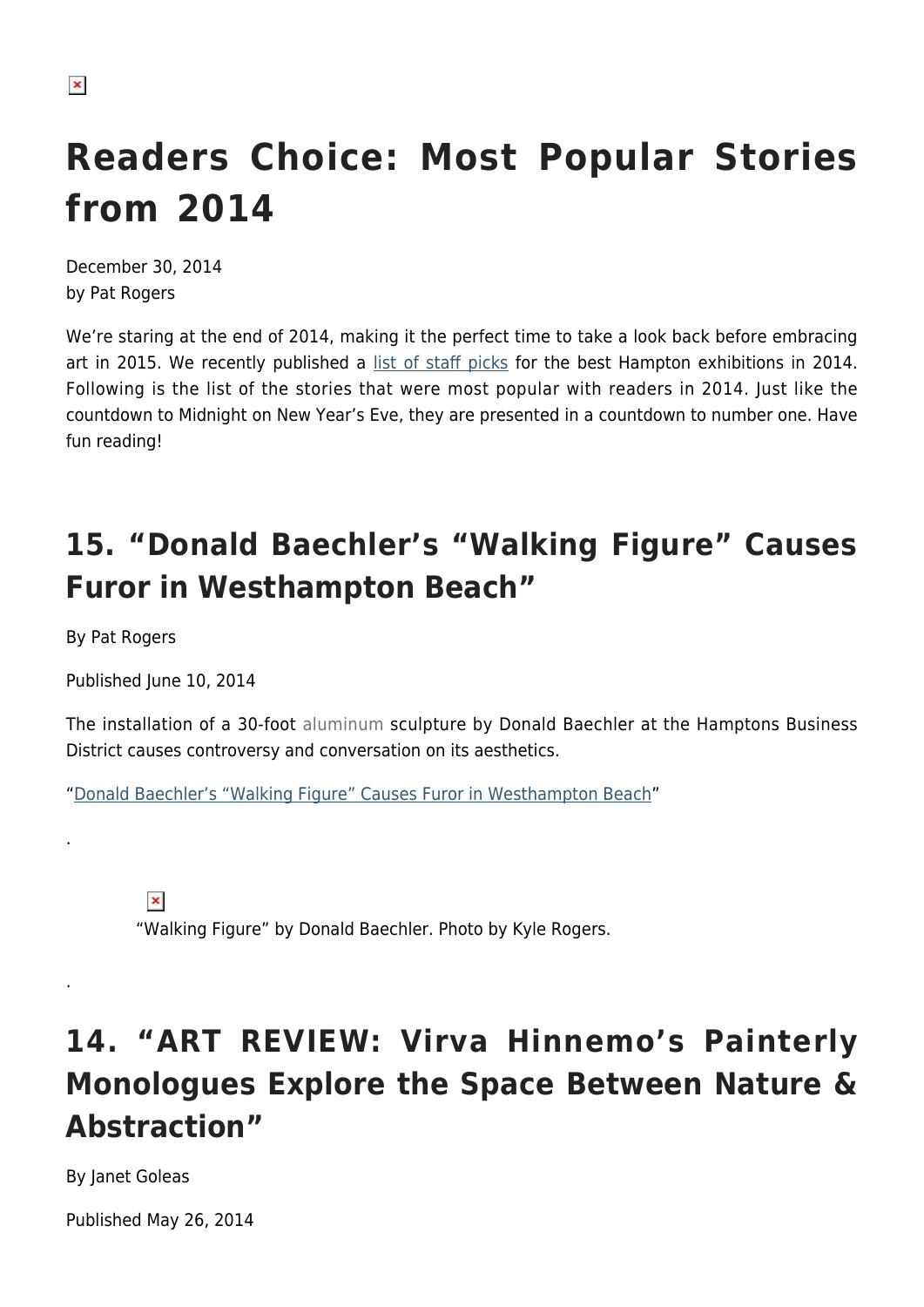A solo show of 12 small paintings by Hamptons-based artist Virva Hinnemo, exhibited at ILLE Arts in Amagansett, N.Y., is reviewed by Janet Goleas.

"[ART REVIEW: Virva Hinnemo's Painterly Monologues Explore the Space Between Nature &](https://hamptonsarthub.com/2014/05/26/art-review-virva-hinnemos-painterly-monologues/) [Abstraction](https://hamptonsarthub.com/2014/05/26/art-review-virva-hinnemos-painterly-monologues/)"

 $\pmb{\times}$ 

"Garage Friend" by Virva Hinnemo, 2014. Oil on linen, 10 x 8 inches. Courtesy ILLE Arts.

# **13. "CRITIC'S VIEW: Revelations and Secrets Inhabit Spring / Break Art Fair"**

By Gabrielle Selz

.

.

.

.

Published March 8, 2014

Spring / Break art fair was a satellite art fair presented during Armory Week in New York City in March. Art critic Gabrielle Selz breaks down the unusual art fair that features curated artworks, installations and durational performances taking place inside the classrooms, hallways and stairwells of a former four-story Catholic schoolhouse in NoHo.

"[CRITIC'S VIEW: Revelations and Secrets Inhabit Spring / Break Art Fair](https://hamptonsarthub.com/2014/03/08/revelations-and-secrets-inhabit-spring-break-art-fair/)"

 $\pmb{\times}$ 

"Luminous Objects: Re-Imagining The Large Glass Bride" (presented by Two Rams) by Lia Chavez, 2014. Durational Meditational Performance Art. Photo by Kathy Zeiger.

## **12. "Southampton Society (and the Blue Book) Revealed in Photographs"**

By Pat Rogers

Published May 10, 2014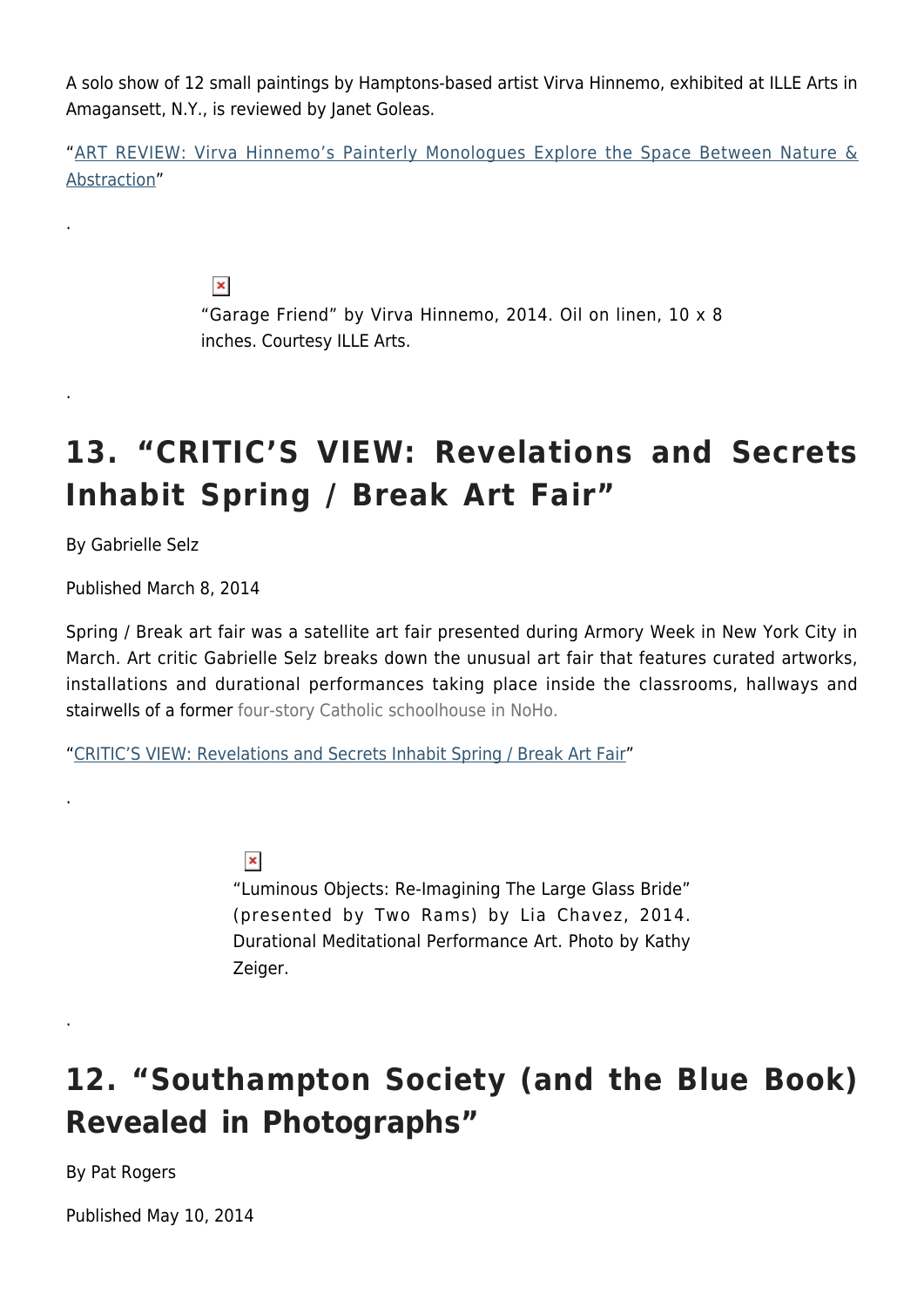A solo exhibition by society photographer Bert Morgan (1904-1986), held at the Southampton Historical Museum, revealed the lives of some of the Southampton residents listed in the Blue Book, a society register whose selection for inclusion is secreted.

"[Southampton Society \(and the Blue Book\) Revealed in Photographs](https://hamptonsarthub.com/2014/05/10/southampton-blue-book-revealed-in-photographs/)"

 $\pmb{\times}$ 

Jacqueline Bouvier Jumping, July 29, 1939 at the Southampton Riding & Hunt Club by Bert Morgan.

# **11."ART REVIEW: Thread Lightly – Three Exhibitions Tied Together by One Idea"**

By Janet Goleas

.

.

.

.

Published October 12, 2014.

The rise of fine art incorporating textiles and the fiber arts was a trend spotted by art critic Janet Goleas. She calls out three shows in her review: "Thread Lines" at The Drawing Center in New York City; "Loop Holes" at Silas Marder Gallery in Bridgehampton, N.Y.; and "Fiber: Sculpture 1960- Present" at Boston's Institute of Contemporary Art.

["ART REVIEW: Thread Lightly – Three Exhibitions Tied Together by One Idea"](https://hamptonsarthub.com/2014/10/14/art-review-thread-lightly-three-exhibitions-tied-together-by-one-idea/)

 $\pmb{\times}$ 

"One Hundred and Sixty Three Shades of Yellow, Green, Orange, Red, Purple, Brown, Gray and Blue (so far)" by Mónica Bengoa, 2005-14. Wall drawing and hand-made embroideries on photographic transfer on cotton cloth. Dimensions variable (originally installed at Artspace, Sydney, Australia). Courtesy of the artist and Collection of Jorge Bustos. Image by JMGoleas.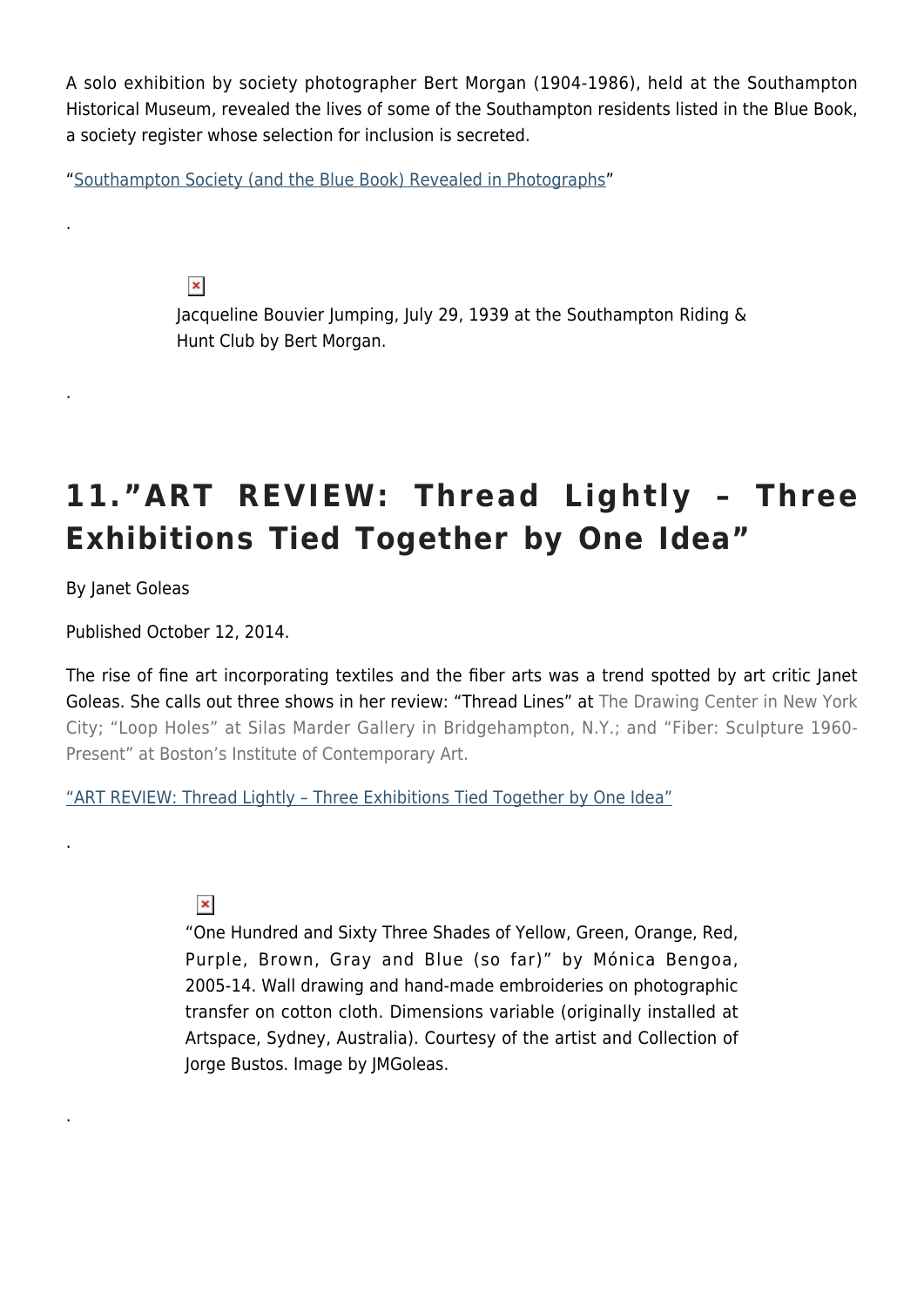# **10. "IN PICTURES: 'Sisyphus' – A Highlight of the Watermill Center Summer Benefit"**

By Pat Rogers

.

.

.

.

Published August 2, 2014

The Watermill Center's Summer Benefit is the highlight of the social season. It's also the largest presentation of performance art in the Hamptons. Human installations and durational performances were captured on film by journalist Pat Rogers.

["IN PICTURES: "Sisyphus" – A Highlight of the Watermill Center Summer Benefit"](https://hamptonsarthub.com/2014/08/02/in-pictures-sisyphus-a-watermill-center-benefit-highlight/)

 $\pmb{\times}$ "Sisyphus" by Dimitris Papaioannou. Photo by Pat Rogers.

# **9. "ART REVIEW: The Magic of Realism at RJD Gallery"**

By Eric Ernst

Published April 13, 2014

Contemporary Magical Realism is the focus of art presented by RJD Gallery in Sag Harbor. Art critic Eric Ernst puts the paintings in context for the gallery's exhibition "Get Real: New American Painting."

["ART REVIEW: The Magic of Realism at RJD Gallery"](https://hamptonsarthub.com/2014/04/13/art-review-the-magic-of-realism-at-demato-gallery/)

 $\pmb{\times}$ "Weightless Mad Tea Party 2" by Anne Marie Kornachuk. Oil on linen, 48 x 36 inches.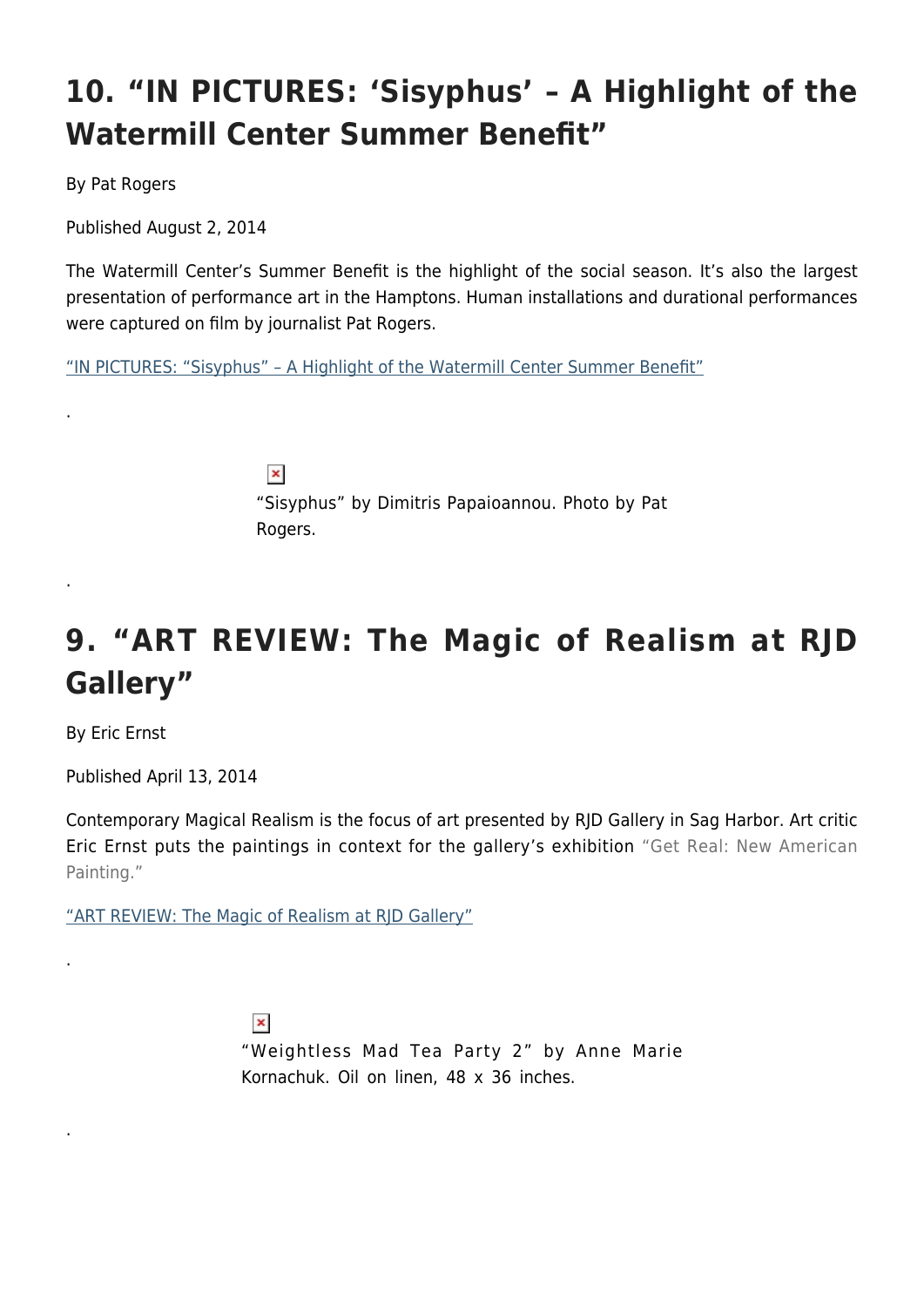#### **8. "ART REVIEW: The Culture of Alan Shields"**

By Janet Goleas

.

.

.

.

Published November 11, 2014

A solo show by Alan Shields (1944-2005), exhibited at the Parrish Art Museum, revealed the artist and the "culture of Alan Shields" as illuminated by art critic Janet Goleas.

["ART REVIEW: The Culture of Alan Shields"](https://hamptonsarthub.com/2014/11/11/art-review-the-culture-of-alan-shields/)

 $\pmb{\times}$ 

"Maze" by Alan Shields, 1981-1982. Acrylic and thread on canvas, cotton belting, Velcro and aluminum pipe, 87 x 219 x 219 inches. Estate of the artist, courtesy Van Doren Waxter, New York. Photo by Daniel Gonzales.

## **7. "Holiday Show at ILLE Arts Surpasses Expectations"**

By Pat Rogers

Published December 20, 2014

An invitational, presented as a Holiday Show at ILLE Arts in Amagansett, drew the attention of Pat Rogers who threw journalism aside to write a first-person account describing why the show was so special.

"[Holiday Show at ILLE Arts Surpasses Expectations"](https://hamptonsarthub.com/2014/12/20/holiday-show-at-ille-arts-surpasses-expectations/)

 $\pmb{\times}$ 

"Avenir" by Tracy Harris, 2014. Encaustic and oil on panel, 12 x 12 inches. Photo by Pat Rogers.

## **6. "Spring Sees Julian Schnabel Showing All Over"**

By Andrew Botsford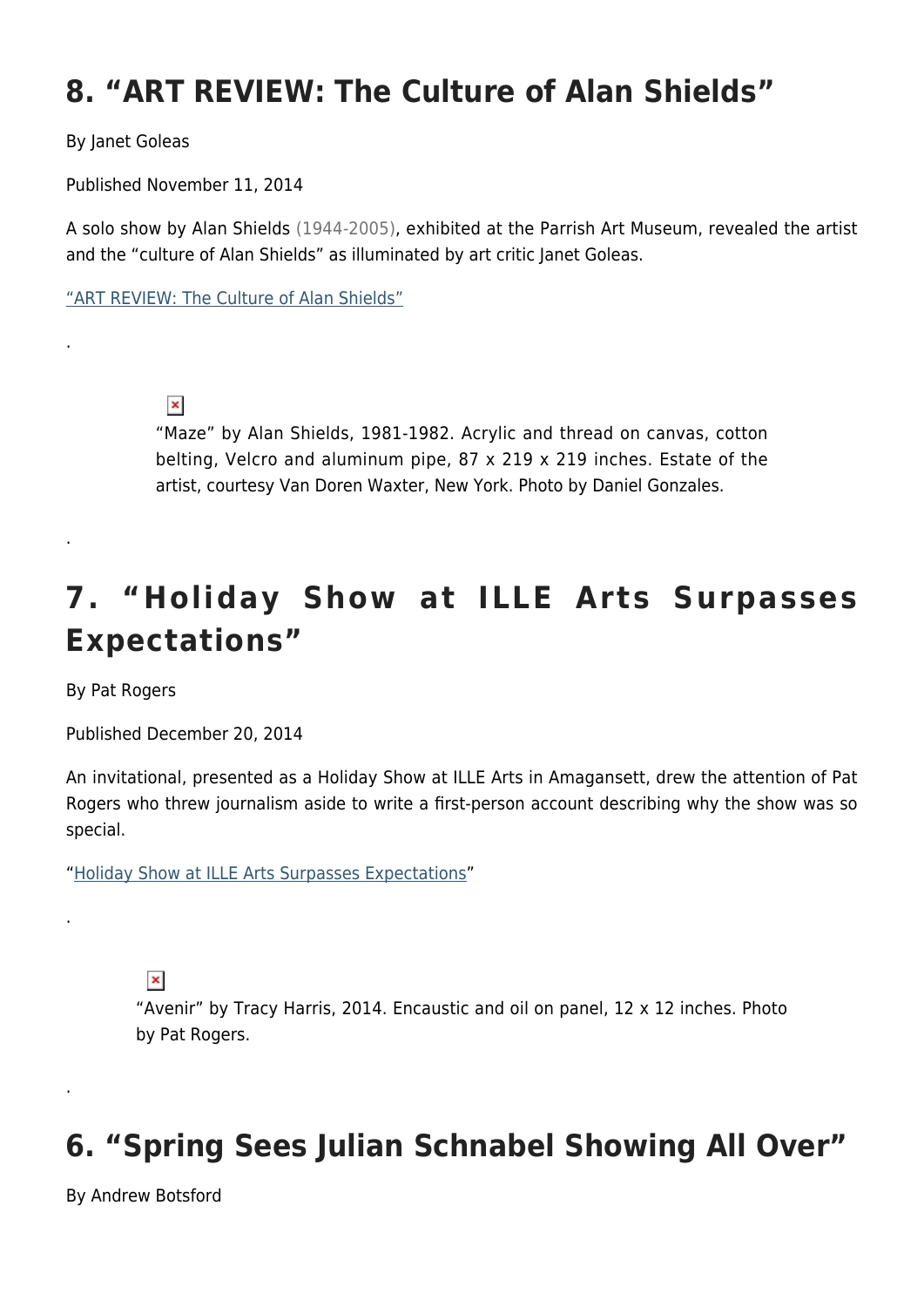Published April 17, 2014

.

.

.

.

Four solo shows by Julian Schnabel—held in New York City, Dallas, and London—made it clear what Julian Schnabel has been up to over the last 25 years.

["Spring Sees Julian Schnabel Showing All Over"](https://hamptonsarthub.com/2014/04/17/spring-sees-julian-schnabel-showing-all-over/)

 $\pmb{\times}$ "Untitled (Chinese)" by Julian Schnabel,, 2011. Oil and resin on polyester, 138 x 106.5 inches. Courtesy Dallas Contemporary.

#### **5. "ART SEEN – Bob Dylan Art Celebrated at Mark Borghi Fine Art"**

By Hamptons Art Hub Staff

Published July 7, 2014

Artwork by Bob Dylan received a Hamptons welcome with an invitation-only reception at Mark Borghi Fine Art in Bridgehampton, N.Y. Social photographer Tom Kochie captured some of the people who attended the opening of "Bob Dylan: The Drawn Blank Series".

["ART SEEN – Bob Dylan Art Celebrated at Mark Borghi Fine Art"](https://hamptonsarthub.com/2014/07/07/art-seen-bob-dylan-art-celebrated-at-mark-borghi-fine-art/)

 $\pmb{\times}$ Jodi Isha Bisasor with sculptural piece by Bob Dylan. Photo by Tom Kochie.

#### **4. "Five Miami Shows Not to Miss During Art Basel Week"**

By Pat Rogers

Published December 2, 2014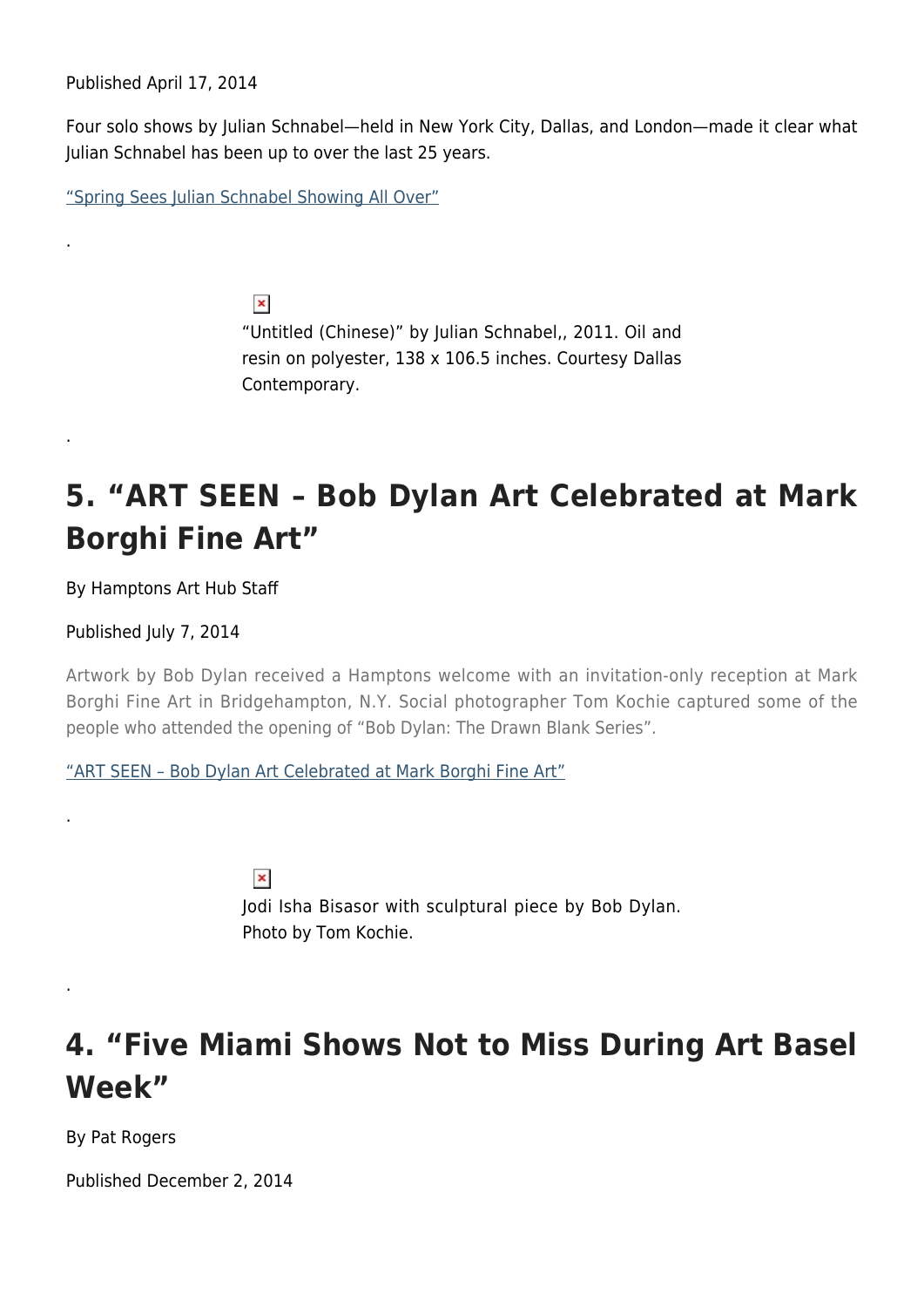Art Basel Miami Beach and the twenty-something satellite fairs are the draw to Miami and Miami Beach during the first week of December. Lest visitors forget that Miami has an art scene outside of the fairs, a short list was compiled of winning shows revealing a slice of the South Florida artist community.

["Five Miami Shows Not to Miss During Art Basel Week"](https://hamptonsarthub.com/2014/12/02/five-miami-shows-not-to-miss-during-art-basel-week/) 

 $\pmb{\times}$ 

Detail of "Welcome to the Future" by Daniel Arsham. Courtesy of Locust Projects, Miami. Photo by Zack Balber with Ginger Photography.

#### **3. "CRITIC'S VIEW: Viewer Engagement a Priority at VOLTA NY"**

By Gabrielle Selz

.

.

.

.

Published March 8, 2014

VOLTA NY is a satellite art fair closely connected to The Armory Show presented in New York City in March. Known for its solo projects and installations of contemporary art, critic Gabrielle Selz reveals her favorites during the much-visited international art fair.

["Critic's View: Viewer Engagement a Priority at VOLTA NY"](https://hamptonsarthub.com/2014/03/08/viewer-engagement-priority-at-volta/)

 $\pmb{\times}$ 

"From My Paper Bag Colored Heart" by Wilmer Wilson IV, 2014. A durational performance and "living sculpture." Gallery: Connersmith, Washington DC. Photo by Kathy Zeiger.

## **2. "Ten Contemporary Artists at Art Southampton"**

By Pat Rogers

Published July 28, 2014